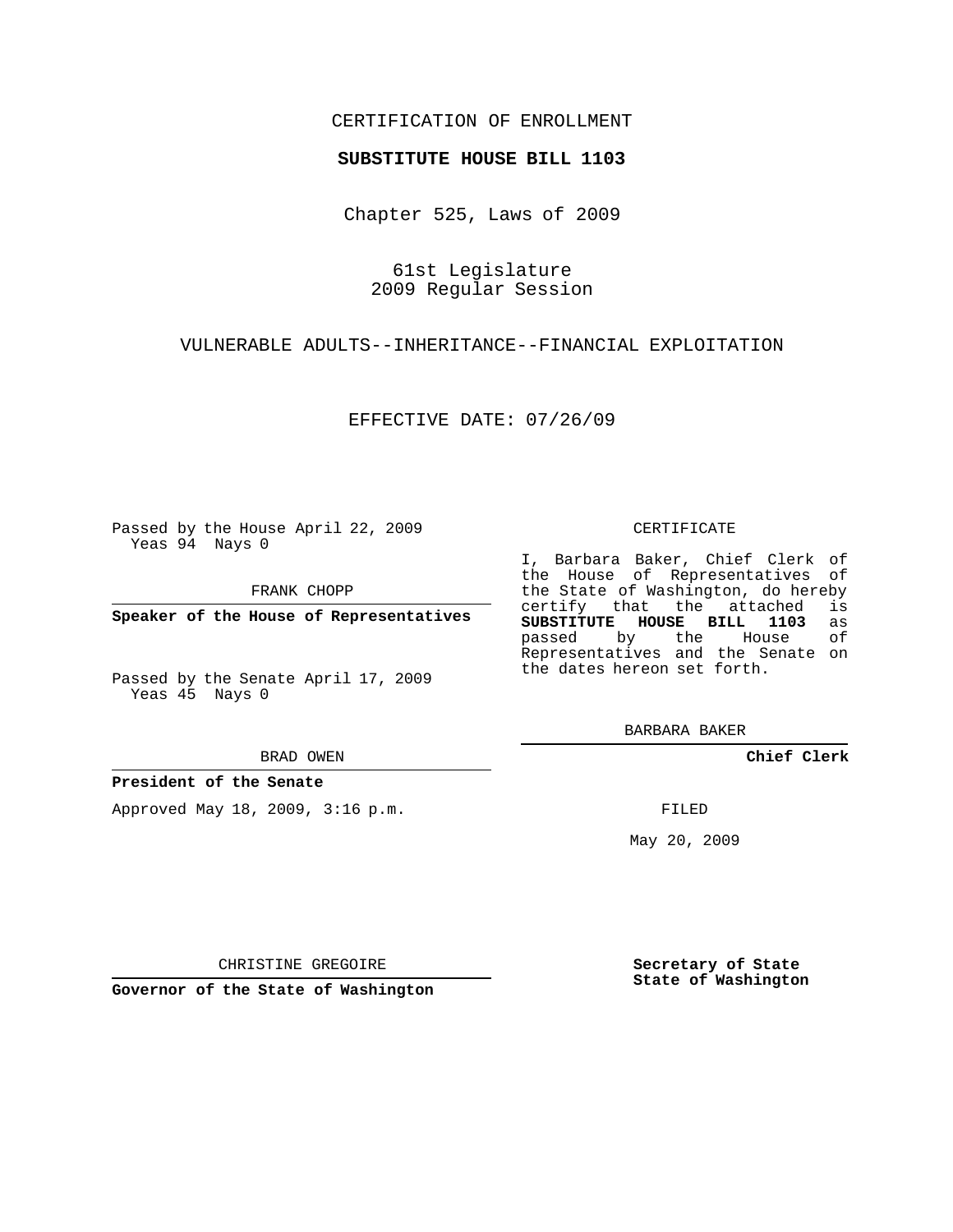# **SUBSTITUTE HOUSE BILL 1103** \_\_\_\_\_\_\_\_\_\_\_\_\_\_\_\_\_\_\_\_\_\_\_\_\_\_\_\_\_\_\_\_\_\_\_\_\_\_\_\_\_\_\_\_\_

\_\_\_\_\_\_\_\_\_\_\_\_\_\_\_\_\_\_\_\_\_\_\_\_\_\_\_\_\_\_\_\_\_\_\_\_\_\_\_\_\_\_\_\_\_

AS AMENDED BY THE SENATE

Passed Legislature - 2009 Regular Session

# **State of Washington 61st Legislature 2009 Regular Session**

**By** House Judiciary (originally sponsored by Representatives Moeller, Green, Morrell, and Kenney)

READ FIRST TIME 02/03/09.

1 AN ACT Relating to the estates of vulnerable adults; amending RCW 11.84.010, 11.84.020, 11.84.025, 11.84.030, 11.84.040, 11.84.050, 11.84.070, 11.84.080, 11.84.090, 11.84.100, 11.84.110, 11.84.120, 11.84.130, 26.16.120, 41.04.273, and 11.96A.030; and adding new sections to chapter 11.84 RCW.

6 BE IT ENACTED BY THE LEGISLATURE OF THE STATE OF WASHINGTON:

 7 **Sec. 1.** RCW 11.84.010 and 1965 c 145 s 11.84.010 are each amended 8 to read as follows:

9 As used in this chapter:

10 (1) "Abuser" means any person who participates, either as a 11 principal or an accessory before the fact, in the willful and unlawful 12 financial exploitation of a vulnerable adult.

13 (2) "Decedent" means:

14 (a) Any person whose life is taken by a slayer; or

15 (b) Any deceased person who, at any time during life in which he or

16 she was a vulnerable adult, was the victim of financial exploitation by 17 an abuser.

18 (3) "Financial exploitation" has the same meaning as provided in 19 RCW 74.34.020, as enacted or hereafter amended.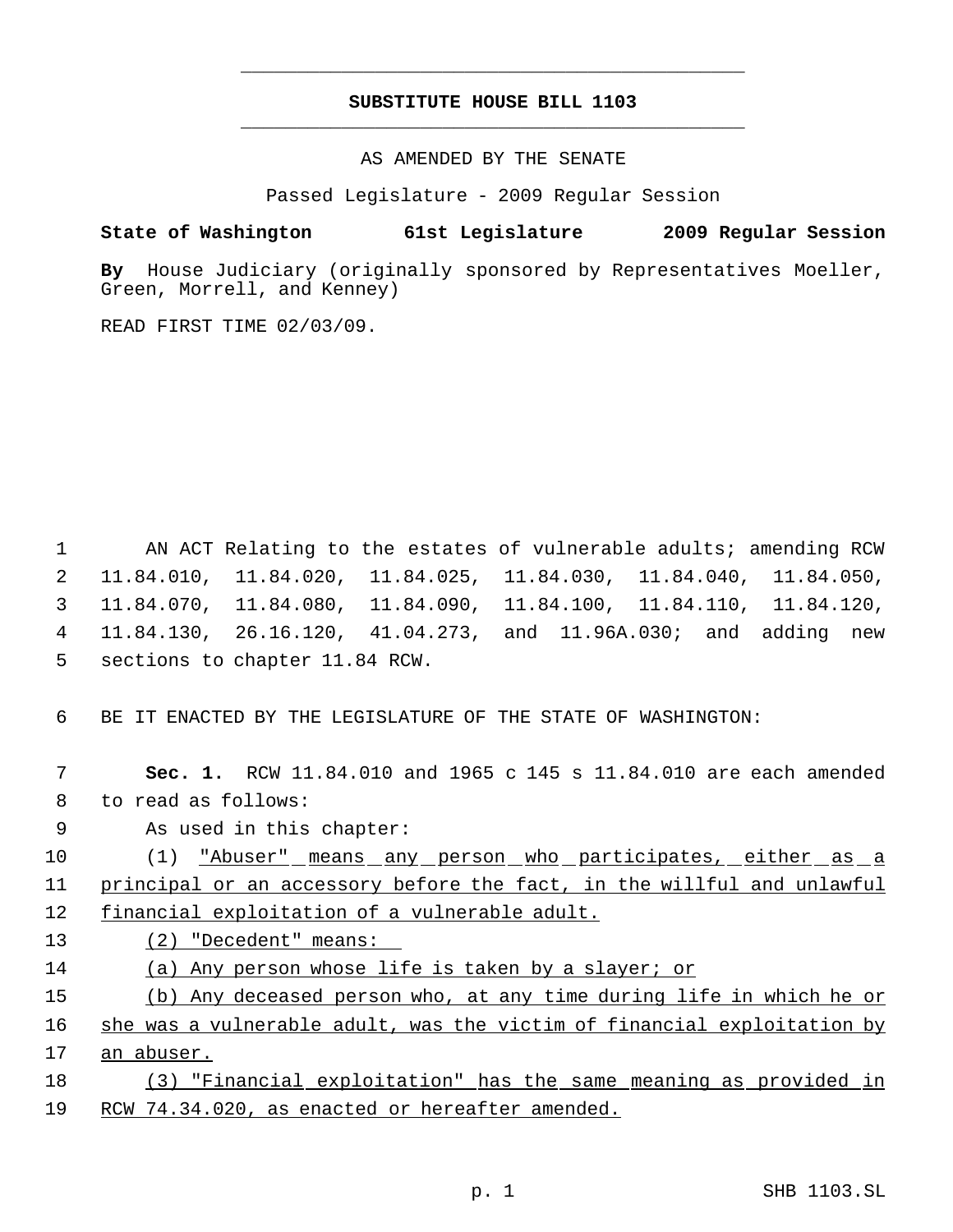(4) "Property" includes any real and personal property and any 2 right or interest therein.

3 (5) "Slayer" ((shall)) means any person who participates, either as 4 a principal or an accessory before the fact, in the willful and unlawful killing of any other person.

 $((2)$  "Decedent" shall mean any person whose life is so taken.

 (3) "Property" shall include any real and personal property and any 8 right - or - interest - therein.) (6) "Vulnerable adult" has the same 9 meaning as provided in RCW 74.34.020.

 **Sec. 2.** RCW 11.84.020 and 1965 c 145 s 11.84.020 are each amended to read as follows:

12 No slayer or abuser shall in any way acquire any property or receive any benefit as the result of the death of the decedent, but such property shall pass as provided in the sections following.

 **Sec. 3.** RCW 11.84.025 and 1998 c 292 s 502 are each amended to read as follows:

17 Proceeds payable to a slayer or abuser as the beneficiary of any benefits flowing from one of the retirement systems listed in RCW 41.50.030, by virtue of the decedent's membership in the department of retirement systems or by virtue of the death of decedent, shall be paid instead as designated in RCW 41.04.273.

 **Sec. 4.** RCW 11.84.030 and 2008 c 6 s 624 are each amended to read as follows:

24 The slayer or abuser shall be deemed to have predeceased the decedent as to property which would have passed from the decedent or 26 his or her estate to the slayer or abuser under the statutes of descent and distribution or have been acquired by statutory right as surviving spouse or surviving domestic partner or under any agreement made with the decedent under the provisions of RCW 26.16.120 as it now exists or is hereafter amended.

 **Sec. 5.** RCW 11.84.040 and 1965 c 145 s 11.84.040 are each amended to read as follows:

Property which would have passed to or for the benefit of the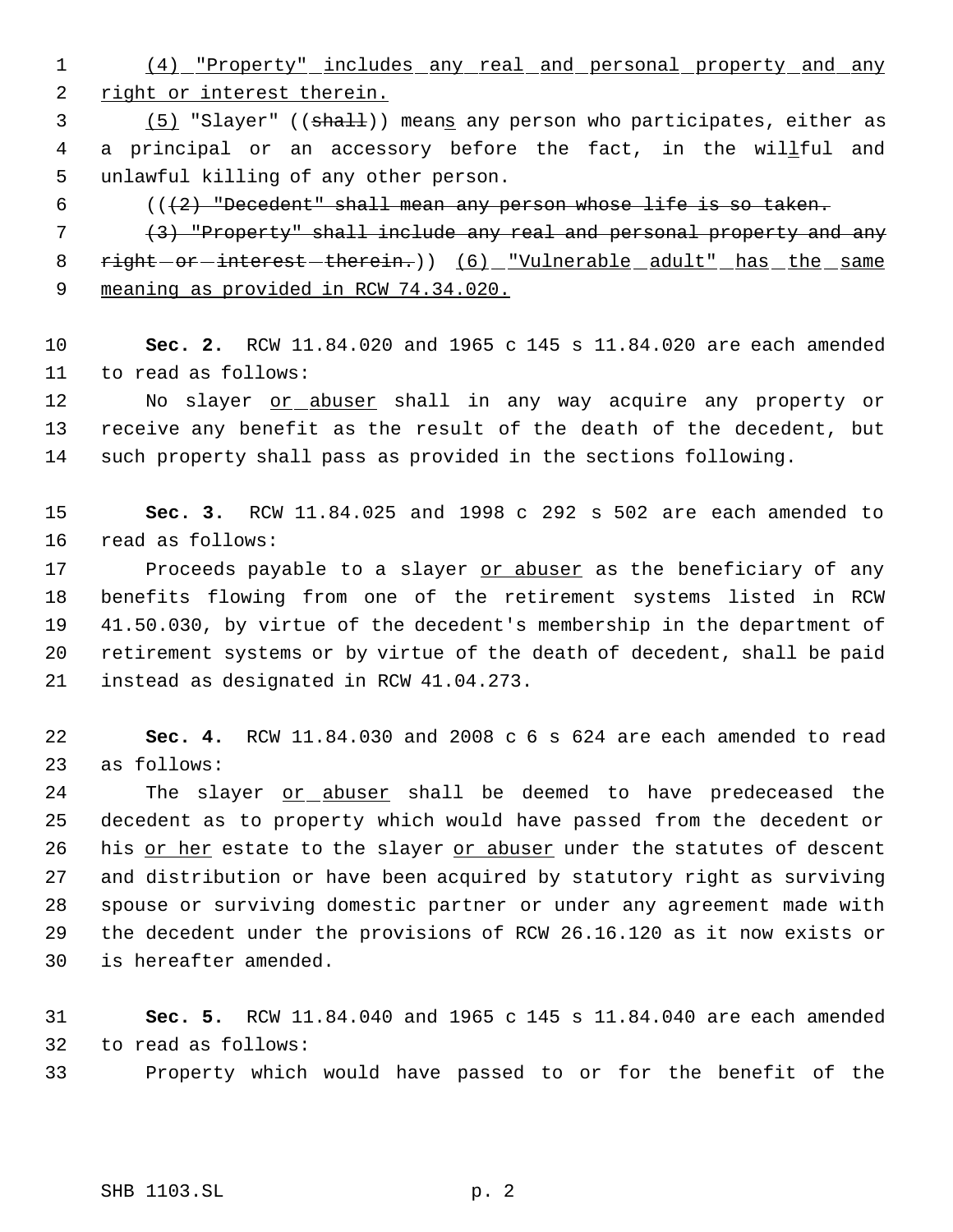1 slayer or abuser by devise or legacy from the decedent shall be 2 distributed as if he or she had predeceased the decedent.

 3 **Sec. 6.** RCW 11.84.050 and 1965 c 145 s 11.84.050 are each amended 4 to read as follows:

5 (1) One-half of any property held by the slayer or abuser and the 6 decedent as joint tenants, joint owners or joint obligees shall pass 7 upon the death of the decedent to his or her estate, and the other half 8 shall pass to his or her estate upon the death of the slayer or abuser, 9 unless the slayer or abuser obtains a separation or severance of the 10 property or a decree granting partition.

11 (2) As to property held jointly by three or more persons, including 12 the slayer or abuser and the decedent, any enrichment which would have 13 accrued to the slayer or abuser as a result of the death of the 14 decedent shall pass to the estate of the decedent. If the slayer or 15 abuser becomes the final survivor, one-half of the property shall 16 immediately pass to the estate of the decedent and the other half shall 17 pass to his or her estate upon the death of the slayer or abuser, 18 unless the slayer or abuser obtains a separation or severance of the 19 property or a decree granting partition.

 (3) The provisions of this section shall not affect any enforceable agreement between the parties or any trust arising because a greater proportion of the property has been contributed by one party than by the other.

24 **Sec. 7.** RCW 11.84.070 and 1965 c 145 s 11.84.070 are each amended 25 to read as follows:

26 Any interest in property whether vested or not, held by the slayer 27 or abuser, subject to be divested, diminished in any way or 28 extinguished, if the decedent survives him or her or lives to a certain 29 age, shall be held by the slayer or abuser during his or her lifetime 30 or until the decedent would have reached such age, but shall then pass 31 as if the decedent had died immediately thereafter.

32 **Sec. 8.** RCW 11.84.080 and 1965 c 145 s 11.84.080 are each amended 33 to read as follows:

34 As to any contingent remainder or executory or other future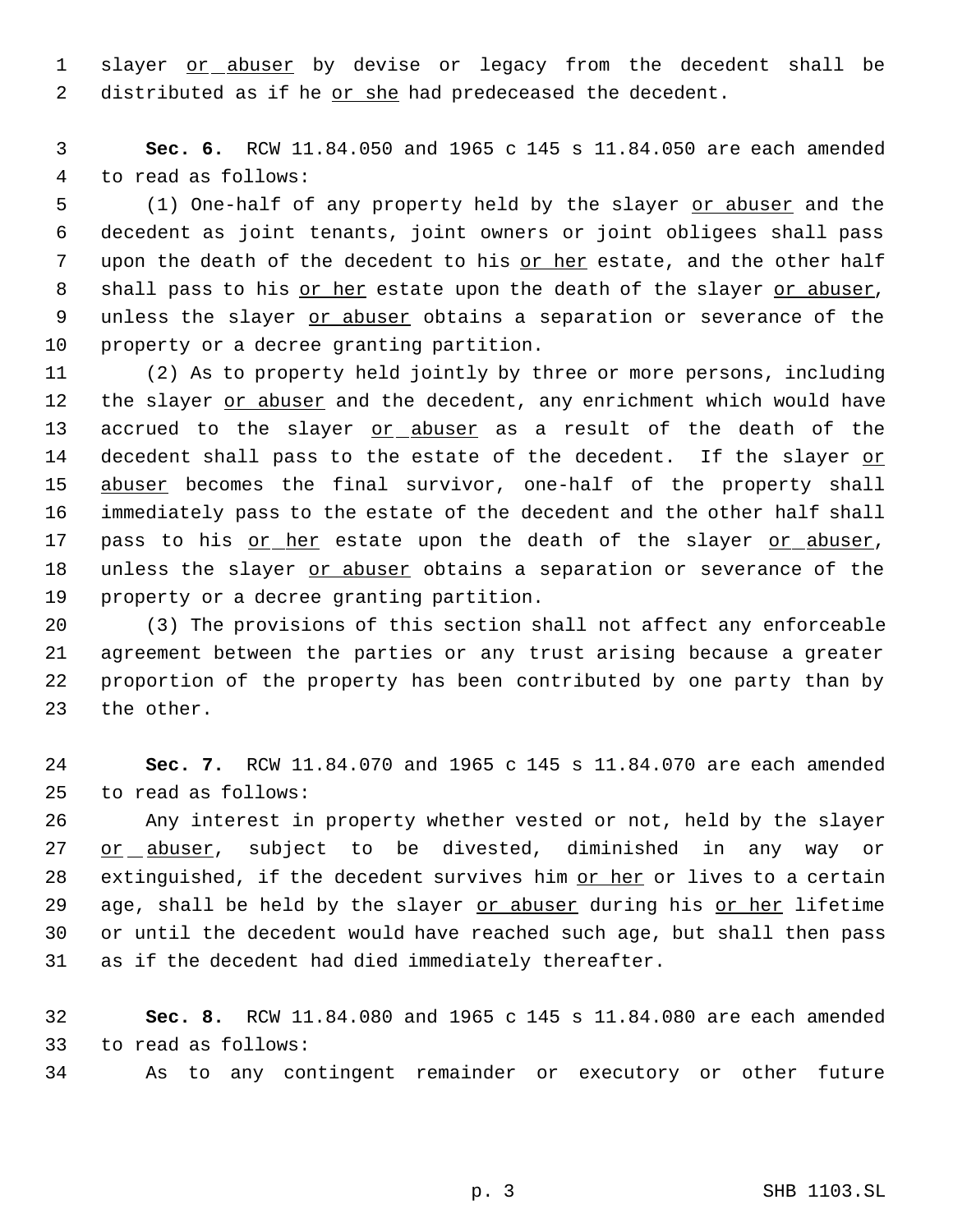1 interest held by the slayer or abuser, subject to become vested in him 2 or her or increased in any way for him or her upon the condition of the 3 death of the decedent:

 4 (1) If the interest would not have become vested or increased if he 5 or she had predeceased the decedent, he or she shall be deemed to have 6 so predeceased the decedent;

 7 (2) In any case the interest shall not be vested or increased 8 during the period of the life expectancy of the decedent.

 9 **Sec. 9.** RCW 11.84.090 and 1965 c 145 s 11.84.090 are each amended 10 to read as follows:

11 (1) Property appointed by the will of the decedent to or for the 12 benefit of the slayer or abuser shall be distributed as if the slayer 13 or abuser had predeceased the decedent.

14 (2) Property held either presently or in remainder by the slayer or 15 abuser, subject to be divested by the exercise by the decedent of a 16 power of revocation or a general power of appointment shall pass to the 17 estate of the decedent, and property so held by the slayer or abuser, 18 subject to be divested by the exercise by the decedent of a power of 19 appointment to a particular person or persons or to a class of persons, 20 shall pass to such person or persons, or in equal shares to the members 21 of such class of persons, exclusive of the slayer or abuser.

22 **Sec. 10.** RCW 11.84.100 and 1965 c 145 s 11.84.100 are each amended 23 to read as follows:

24 (1) Insurance proceeds payable to the slayer or abuser as the beneficiary or assignee of any policy or certificate of insurance on the life of the decedent, or as the survivor of a joint life policy, shall be paid instead to the estate of the decedent, unless the policy 28 or certificate designate some person other than the slayer or abuser or 29 his or her estate as secondary beneficiary to him or her and in which case such proceeds shall be paid to such secondary beneficiary in accordance with the applicable terms of the policy.

32 (2) If the decedent is beneficiary or assignee of any policy or 33 certificate of insurance on the life of the slayer or abuser, the 34 proceeds shall be paid to the estate of the decedent upon the death of 35 the slayer or abuser, unless the policy names some person other than 36 the slayer or abuser or his or her estate as secondary beneficiary, or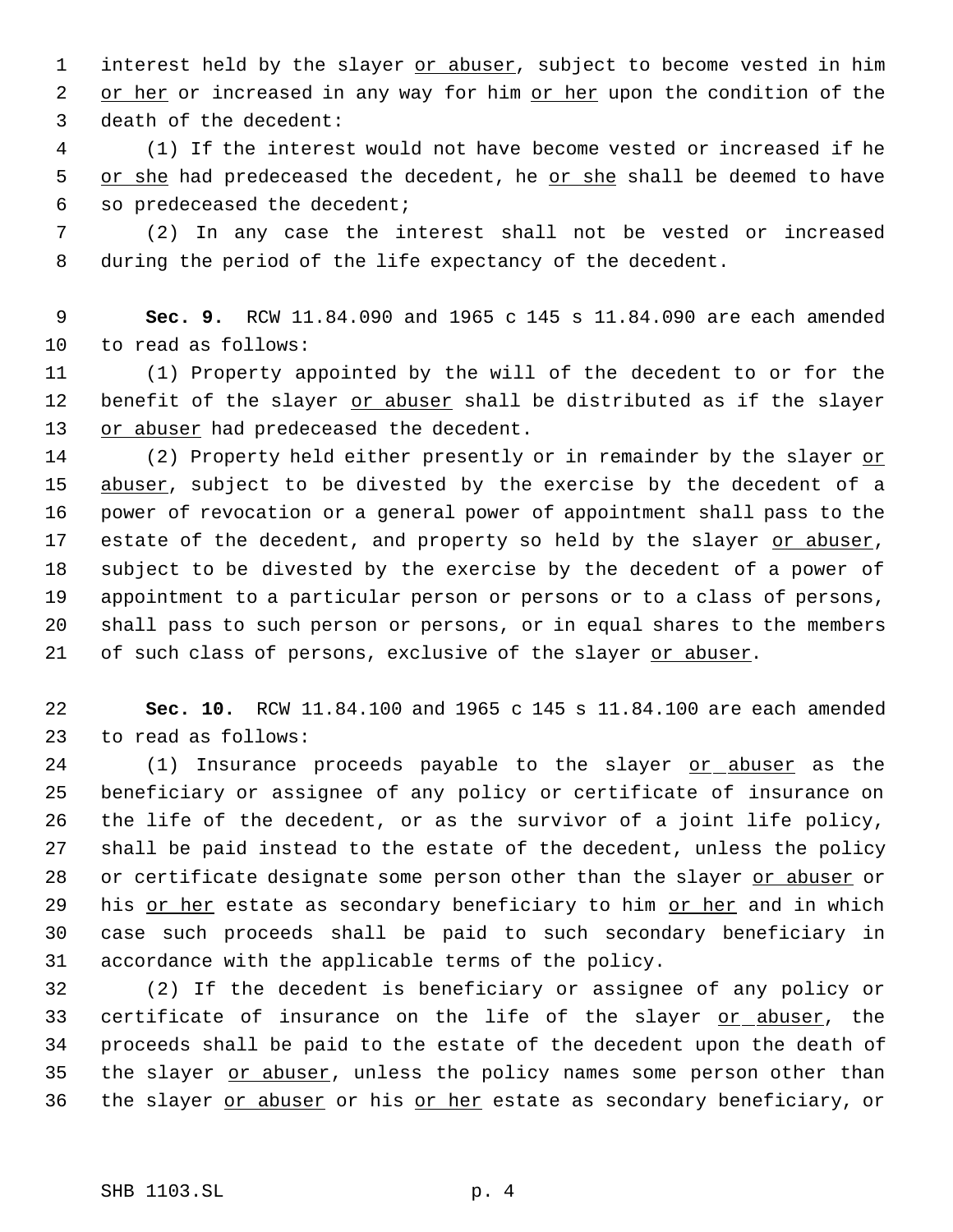1 unless the slayer or abuser by naming a new beneficiary or assigning 2 the policy performs an act which would have deprived the decedent of 3 his or her interest in the policy if he or she had been living.

 4 **Sec. 11.** RCW 11.84.110 and 1965 c 145 s 11.84.110 are each amended 5 to read as follows:

 Any insurance company making payment according to the terms of its policy or any bank or other person performing an obligation for the 8 slayer or abuser as one of several joint obligees shall not be subjected to additional liability by the terms of this chapter if such payment or performance is made without written notice, at its home office or at an individual's home or business address, of the killing 12 by a slayer or financial exploitation by an abuser.

13 **Sec. 12.** RCW 11.84.120 and 1965 c 145 s 11.84.120 are each amended 14 to read as follows:

15 The provisions of this chapter shall not affect the rights of any 16 person who, before the interests of the slayer or abuser have been 17 adjudicated, purchases or has agreed to purchase, from the slayer or 18 abuser for value and without notice property which the slayer or abuser 19 would have acquired except for the terms of this chapter, but all 20 proceeds received by the slayer or abuser from such sale shall be held 21 by him or her in trust for the persons entitled to the property under 22 the provisions of this chapter, and the slayer or abuser shall also be 23 liable both for any portion of such proceeds which he or she may have 24 dissipated and for any difference between the actual value of the 25 property and the amount of such proceeds.

26 **Sec. 13.** RCW 11.84.130 and 1965 c 145 s 11.84.130 are each amended 27 to read as follows:

28 ((The)) Any record of ((his)) conviction (( $\Theta$ f)) for having 29 participated in the ((wilful)) willful and unlawful killing of the 30 decedent or for conduct constituting financial exploitation against the 31 decedent, including but not limited to theft, forgery, fraud, identity 32 theft, robbery, burglary, or extortion, shall be admissible in evidence 33 against a claimant of property in any civil ((aetion)) proceeding 34 arising under this chapter.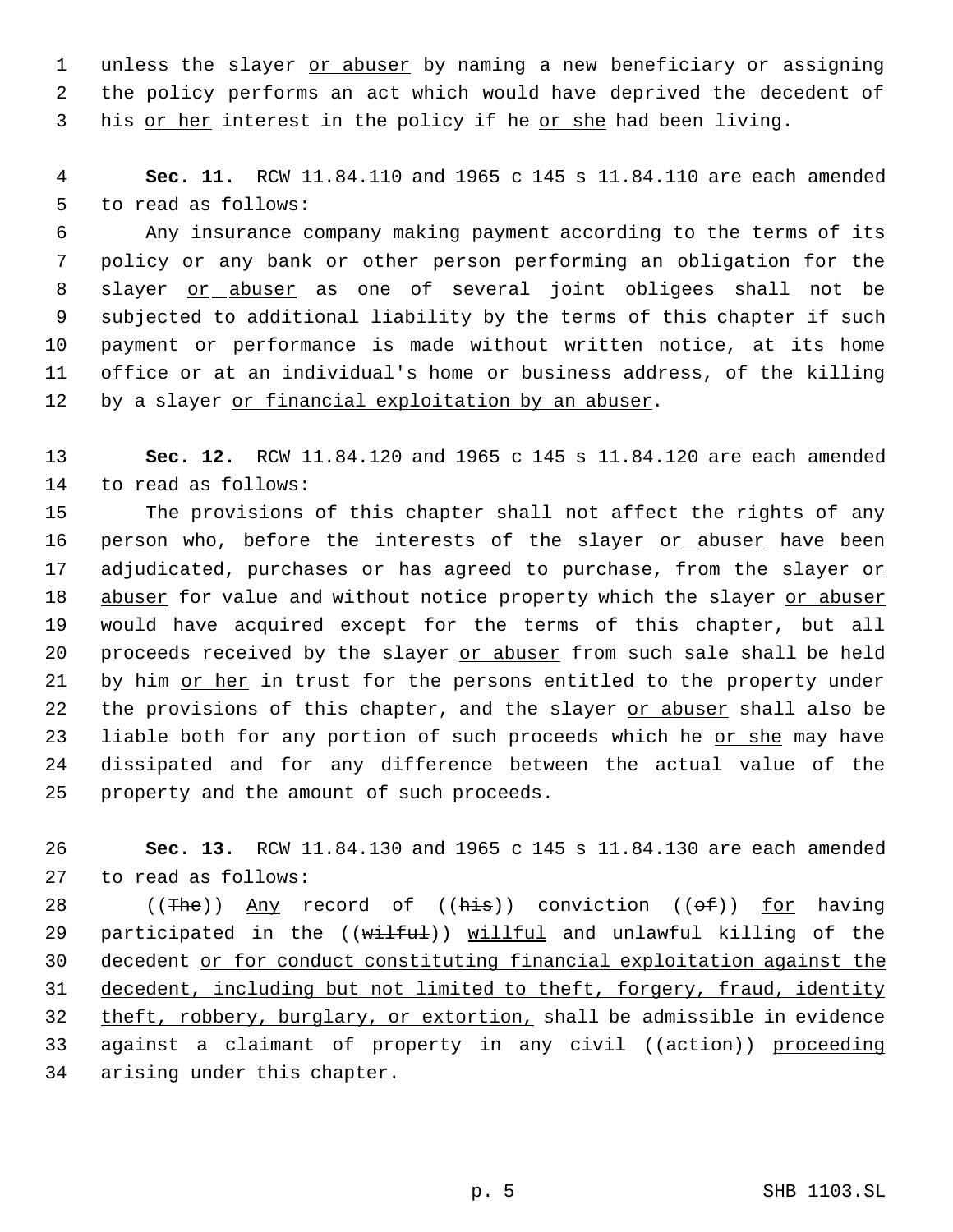NEW SECTION. **Sec. 14.** A new section is added to chapter 11.84 RCW to read as follows:

 (1) A final judgment of conviction for the willful and unlawful killing of the decedent is conclusive for purposes of determining whether a person is a slayer under this section.

 (2) In the absence of a criminal conviction, a superior court finding by a preponderance of the evidence that a person participated in the willful and unlawful killing of the decedent is conclusive for purposes of determining whether a person is a slayer under this section.

 NEW SECTION. **Sec. 15.** A new section is added to chapter 11.84 RCW to read as follows:

 (1) A final judgment of conviction for conduct constituting financial exploitation against the decedent, including but not limited to theft, forgery, fraud, identity theft, robbery, burglary, or extortion, is conclusive for purposes of determining whether a person is an abuser under this section.

 (2) In the absence of a criminal conviction, a superior court finding by clear, cogent, and convincing evidence that a person participated in conduct constituting financial exploitation against the decedent is conclusive for purposes of determining whether a person is an abuser under this section.

 NEW SECTION. **Sec. 16.** A new section is added to chapter 11.84 RCW to read as follows:

 (1) In determining whether a person is an abuser for purposes of this chapter, the court must find by clear, cogent, and convincing evidence that:

 (a) The decedent was a vulnerable adult at the time the alleged financial exploitation took place; and

 (b) The conduct constituting financial exploitation was willful action or willful inaction causing injury to the property of the vulnerable adult.

 (2) A finding of abuse by the department of social and health services is not admissible for any purpose in any claim or proceeding under this chapter.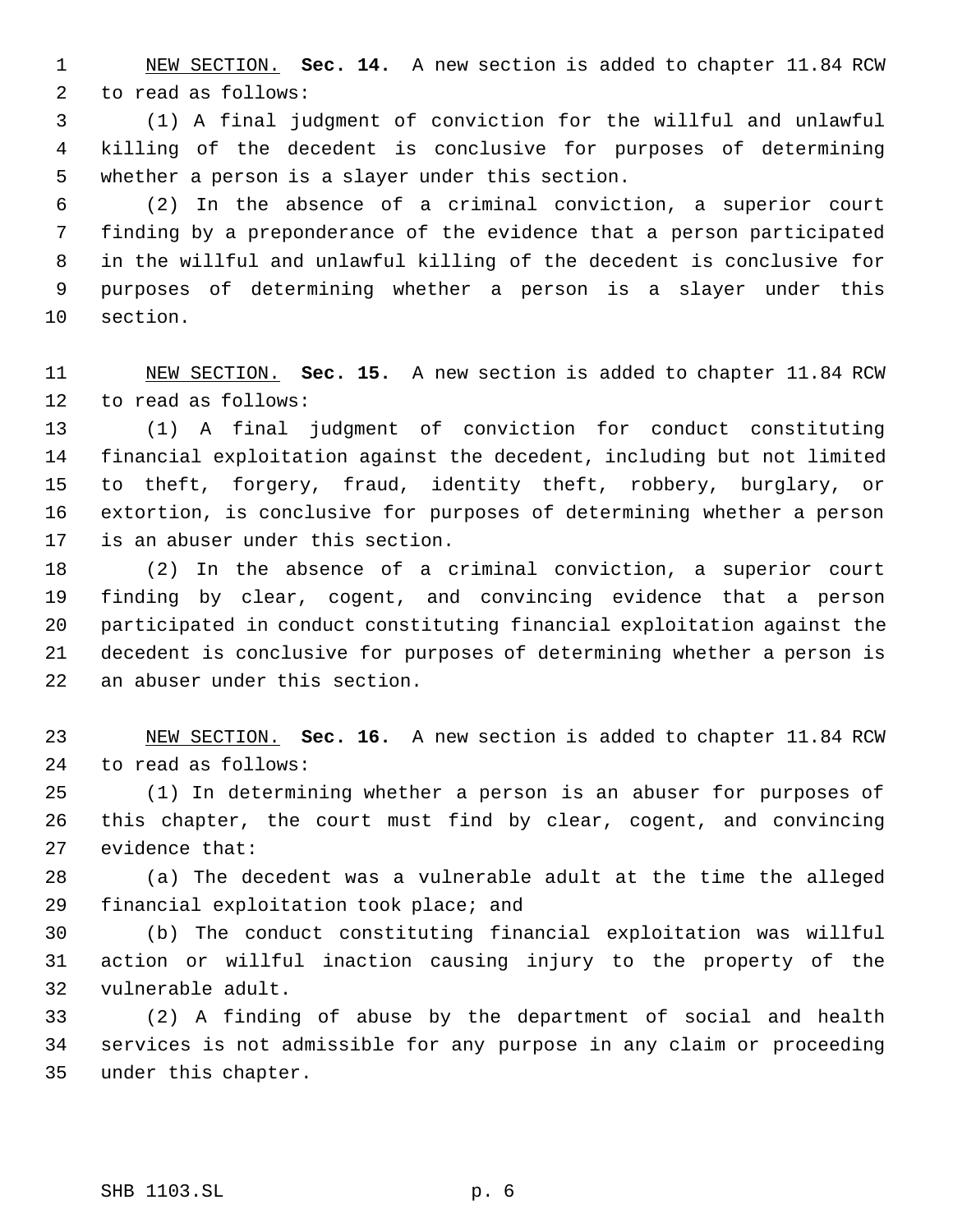(3) Except as provided in subsection (2) of this section, evidence of financial exploitation is admissible if it is not inadmissible pursuant to the rules of evidence.

 NEW SECTION. **Sec. 17.** A new section is added to chapter 11.84 RCW to read as follows:

Notwithstanding the provisions of this chapter:

 (1) An abuser is entitled to acquire or receive an interest in property or any other benefit described in this chapter if the court determines by clear, cogent, and convincing evidence that the decedent: (a) Knew of the financial exploitation; and

 (b) Subsequently ratified his or her intent to transfer the property interest or benefit to that person.

 (2) The court may consider the record of proceedings and in its discretion allow an abuser to acquire or receive an interest in property or any other benefit described in this chapter in any manner the court deems equitable. In determining what is equitable, the court may consider, among other things:

(a) The various elements of the decedent's dispositive scheme;

 (b) The decedent's likely intent given the totality of the circumstances; and

 (c) The degree of harm resulting from the abuser's financial exploitation of the decedent.

 **Sec. 18.** RCW 26.16.120 and 2008 c 6 s 612 are each amended to read as follows:

 Nothing contained in any of the provisions of this chapter or in any law of this state, shall prevent both spouses or both domestic partners from jointly entering into any agreement concerning the status or disposition of the whole or any portion of the community property, then owned by them or afterwards to be acquired, to take effect upon the death of either. But such agreement may be made at any time by both spouses or both domestic partners by the execution of an instrument in writing under their hands and seals, and to be witnessed, acknowledged and certified in the same manner as deeds to real estate are required to be, under the laws of the state, and the same may at any time thereafter be altered or amended in the same manner. Such agreement shall not derogate from the right of creditors; nor be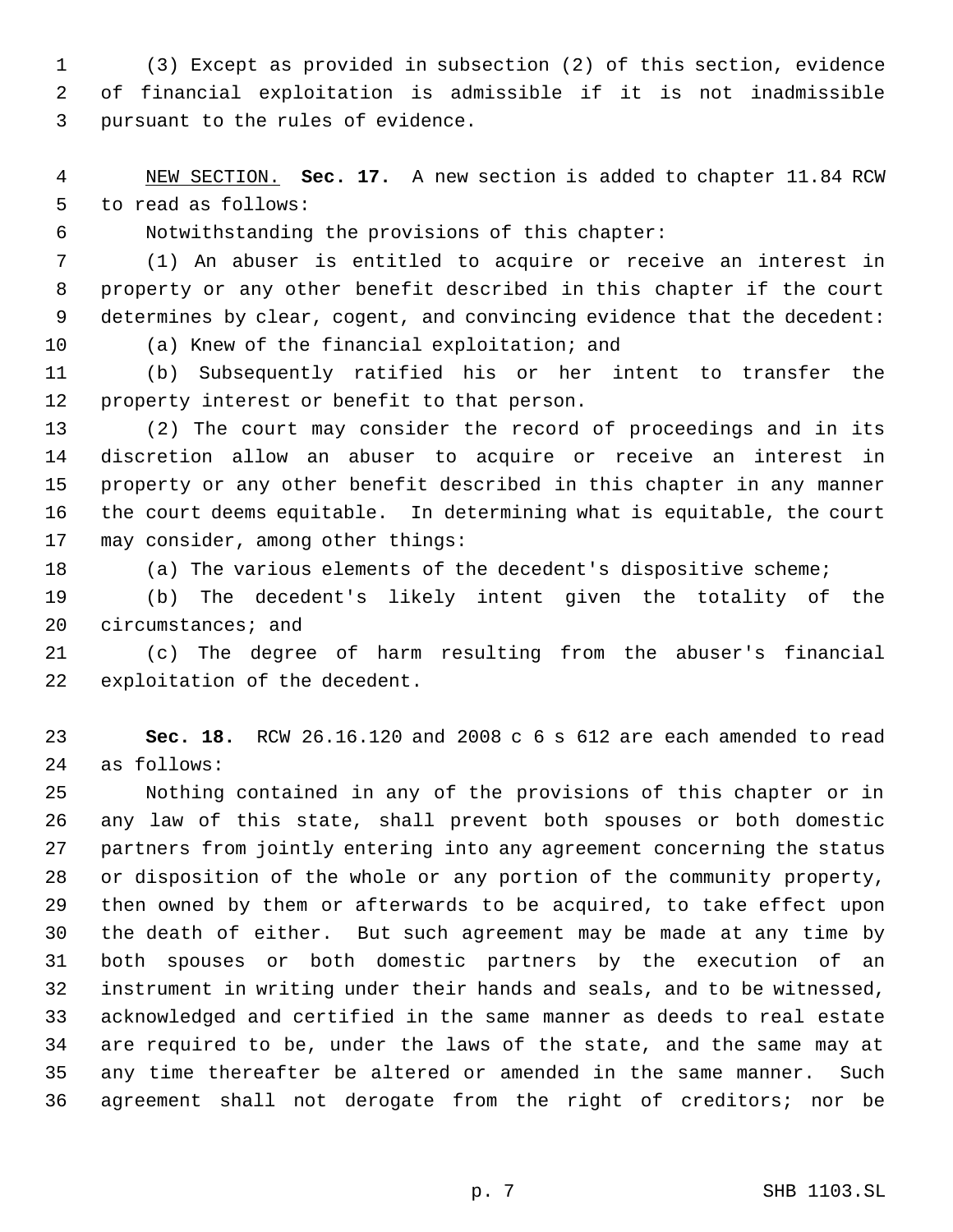construed to curtail the powers of the superior court to set aside or cancel such agreement for fraud or under some other recognized head of equity jurisdiction, at the suit of either party; nor prevent the application of laws governing the community property and inheritance 5 rights of slayers or abusers under chapter 11.84 RCW.

 6 **Sec. 19.** RCW 41.04.273 and 1998 c 292 s 501 are each amended to 7 read as follows:

 8 (1) For purposes of this section, the following definitions shall 9 apply:

10 (a) (("Slayer" means a slayer as defined)) "Abuser" has the same 11 meaning as provided in RCW 11.84.010.

12 (b) "Decedent" means any person ((whose life is taken by a slayer, 13 and)) who is entitled to benefits from the Washington state department 14 of retirement systems by written designation or by operation of law:

15 (i) Whose life is taken by a slayer; or

16 (ii) Who is deceased and who, at any time during life in which he 17 or she was a vulnerable adult, was the victim of financial exploitation 18 by an abuser, except as provided in section 17 of this act.

19 (c) "Slayer" means a slayer as defined in RCW 11.84.010.

20 (2) Property that would have passed to or for the benefit of a 21 beneficiary under one of the retirement systems listed in RCW 41.50.030 22 shall not pass to that beneficiary if the beneficiary was a slayer or 23 abuser of the decedent and the property shall be distributed as if the 24 slayer or abuser had predeceased the decedent.

25 (3) A slayer or abuser is deemed to have predeceased the decedent 26 as to property which, by designation or by operation of law, would have 27 passed from the decedent to the slayer or abuser because of the 28 decedent's entitlement to benefits under one of the retirement systems 29 listed in RCW 41.50.030.

30 (4)(a) The department of retirement systems has no affirmative duty 31 to determine whether a beneficiary is, or is alleged to be, a slayer or 32 abuser. However, upon receipt of written notice that a beneficiary is 33 a defendant in a civil lawsuit or probate proceeding that alleges the 34 beneficiary is a slayer or abuser, or is charged with a crime that, if 35 committed, means the beneficiary is a slayer or abuser, the department 36 of retirement systems shall determine whether the beneficiary is a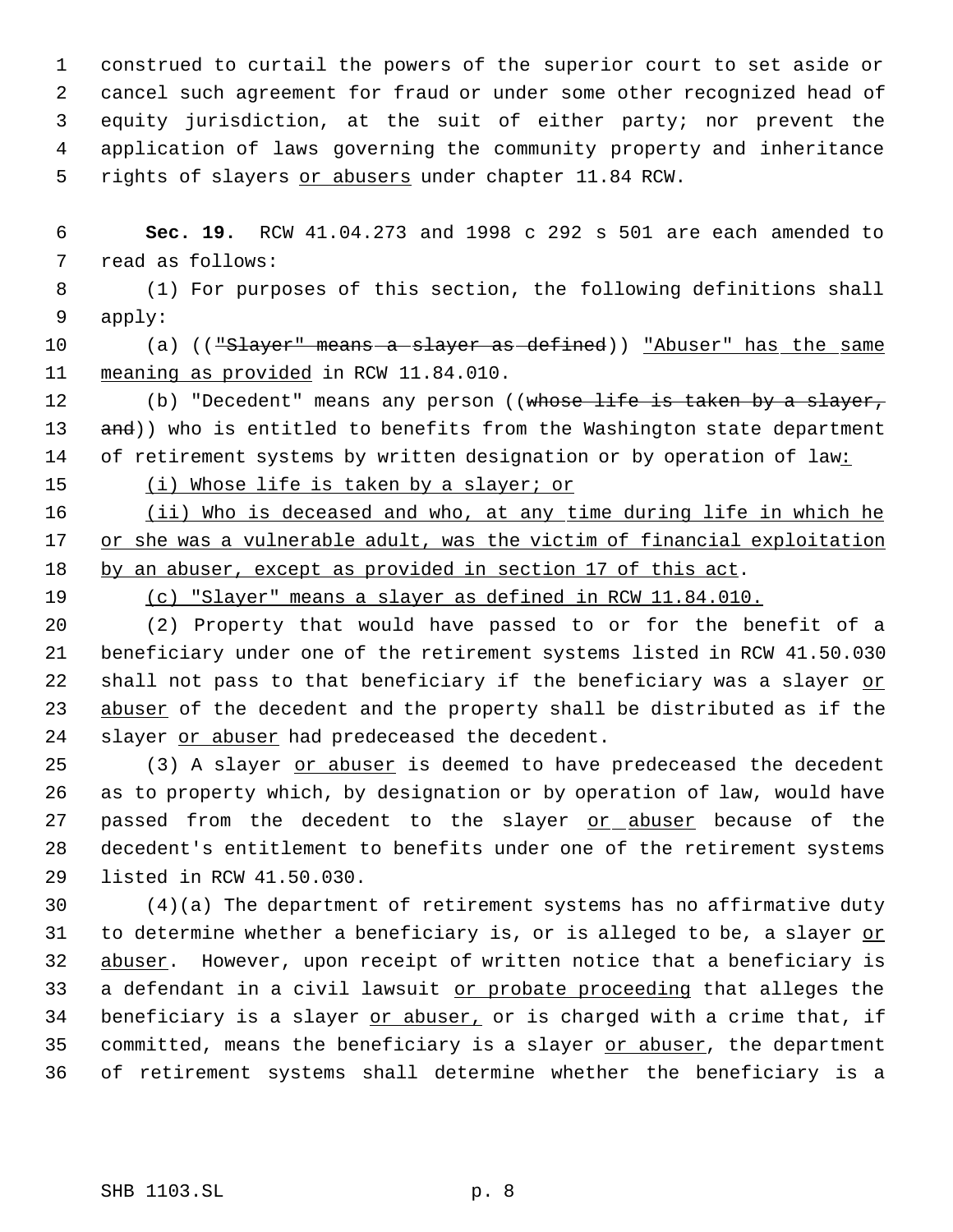1 defendant in such a civil ((suit)) proceeding or has been formally 2 charged in court with the crime, or both. If so, the department shall 3 withhold payment of any benefits until:

 4 (i) The case or charges, or both if both are pending, are 5 dismissed;

 6 (ii) The beneficiary is found not guilty in the criminal case or 7 prevails in the civil ((suit)) proceeding, or both if both are pending; 8 or

9 (iii) The beneficiary is convicted or is found to be a slayer or 10 abuser in the civil  $((suit))$  proceeding.

11 (b) If the case or charges, or both if both are pending, are 12 dismissed or if a beneficiary is found not guilty or prevails in the 13 civil ((suit)) proceeding, or both if both are pending, the department 14 shall pay the beneficiary the benefits the beneficiary is entitled to 15 receive. If the beneficiary is convicted or found to be a slayer or 16 abuser in a civil ((suit)) proceeding, the department shall distribute 17 the benefits according to subsection (2) of this section.

18 (5) ((The slayer's)) Any record of conviction for having 19 participated in the willful and unlawful killing of the decedent or for 20 conduct constituting financial exploitation against the decedent, 21 including but not limited to theft, forgery, fraud, identity theft, 22 robbery, burglary, or extortion, shall be admissible in evidence 23 against a claimant of property in any civil action arising under this 24 section.

25 (6) In the absence of a criminal conviction, a superior court may 26 determine:

27 (a) By a preponderance of the evidence whether a person 28 participated in the willful and unlawful killing of the decedent;

29 (b) By clear, cogent, and convincing evidence whether a person 30 participated in conduct constituting financial exploitation against the 31 decedent, as provided in chapter 11.84 RCW.

32 (7) This section shall not subject the department of retirement 33 systems to liability for payment made to a slayer or abuser or alleged 34 slayer or abuser, prior to the department's receipt of written notice 35 that the slayer or abuser has been convicted of, or the alleged slayer 36 or abuser has been formally criminally or civilly charged in court 37 with, the death or financial exploitation of the decedent. If the 38 conviction or civil judgment of a slayer or abuser is reversed on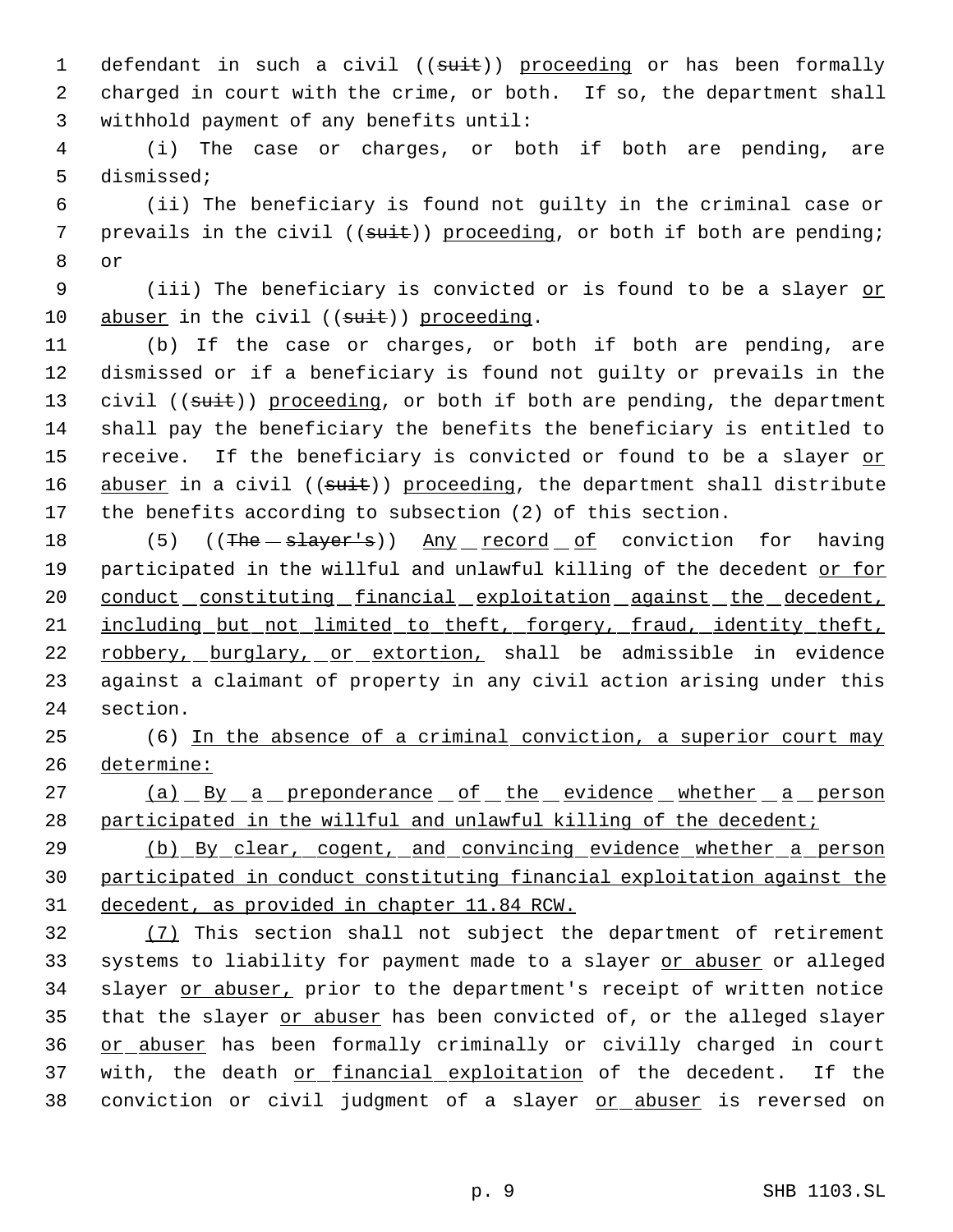appeal, the department of retirement systems shall not be liable for payment made prior to the receipt of written notice of the reversal to a beneficiary other than the person whose conviction or civil judgment is reversed.

 **Sec. 20.** RCW 11.96A.030 and 2008 c 6 s 927 are each amended to read as follows:

 The definitions in this section apply throughout this chapter unless the context clearly requires otherwise.

(1) "Matter" includes any issue, question, or dispute involving:

 (a) The determination of any class of creditors, devisees, legatees, heirs, next of kin, or other persons interested in an estate, trust, nonprobate asset, or with respect to any other asset or property interest passing at death;

 (b) The direction of a personal representative or trustee to do or to abstain from doing any act in a fiduciary capacity;

 (c) The determination of any question arising in the administration of an estate or trust, or with respect to any nonprobate asset, or with respect to any other asset or property interest passing at death, that may include, without limitation, questions relating to: (i) The construction of wills, trusts, community property agreements, and other writings; (ii) a change of personal representative or trustee; (iii) a change of the situs of a trust; (iv) an accounting from a personal representative or trustee; or (v) the determination of fees for a personal representative or trustee;

 (d) The grant to a personal representative or trustee of any necessary or desirable power not otherwise granted in the governing instrument or given by law;

(e) An action or proceeding under chapter 11.84 RCW;

 $(f)$  The amendment, reformation, or conformation of a will or a trust instrument to comply with statutes and regulations of the United States internal revenue service in order to achieve qualification for deductions, elections, and other tax requirements, including the qualification of any gift thereunder for the benefit of a surviving spouse who is not a citizen of the United States for the estate tax marital deduction permitted by federal law, including the addition of mandatory governing instrument requirements for a qualified domestic trust under section 2056A of the internal revenue code, the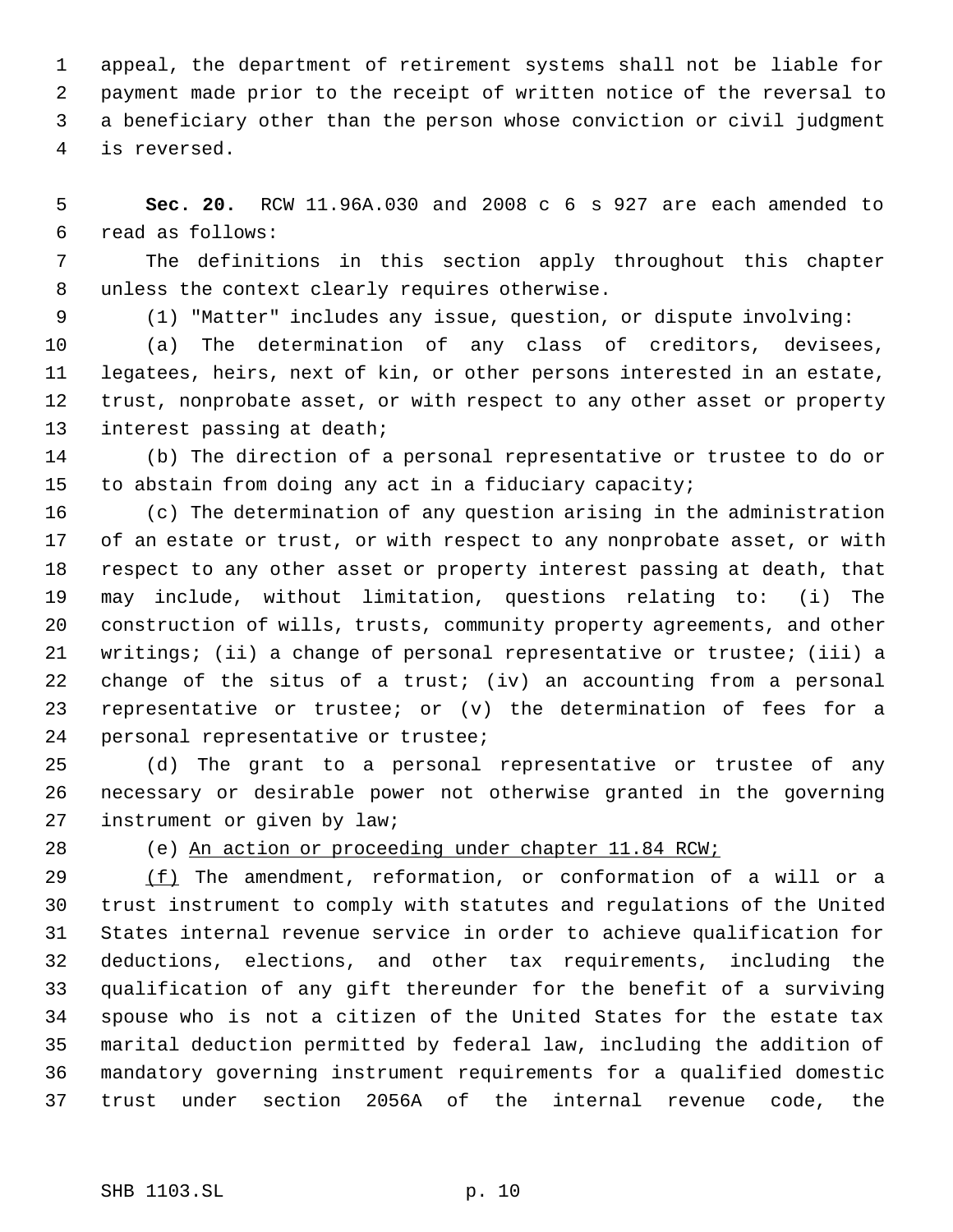qualification of any gift thereunder as a qualified conservation easement as permitted by federal law, or the qualification of any gift for the charitable estate tax deduction permitted by federal law, including the addition of mandatory governing instrument requirements for a charitable remainder trust; and

6 ( $(\text{f}(\text{f}))$  (q) With respect to any nonprobate asset, or with respect to any other asset or property interest passing at death, including joint tenancy property, property subject to a community property agreement, or assets subject to a pay on death or transfer on death designation:

 (i) The ascertaining of any class of creditors or others for purposes of chapter 11.18 or 11.42 RCW;

 (ii) The ordering of a qualified person, the notice agent, or resident agent, as those terms are defined in chapter 11.42 RCW, or any combination of them, to do or abstain from doing any particular act 16 with respect to a nonprobate asset;

 (iii) The ordering of a custodian of any of the decedent's records relating to a nonprobate asset to do or abstain from doing any particular act with respect to those records;

 (iv) The determination of any question arising in the 21 administration under chapter 11.18 or 11.42 RCW of a nonprobate asset;

 (v) The determination of any questions relating to the abatement, rights of creditors, or other matter relating to the administration, settlement, or final disposition of a nonprobate asset under this title;

 (vi) The resolution of any matter referencing this chapter, including a determination of any questions relating to the ownership or distribution of an individual retirement account on the death of the spouse of the account holder as contemplated by RCW 6.15.020(6);

 (vii) The resolution of any other matter that could affect the nonprobate asset.

(2) "Notice agent" has the meanings given in RCW 11.42.010.

(3) "Nonprobate assets" has the meaning given in RCW 11.02.005.

 (4) "Party" or "parties" means each of the following persons who has an interest in the subject of the particular proceeding and whose name and address are known to, or are reasonably ascertainable by, the petitioner:

(a) The trustor if living;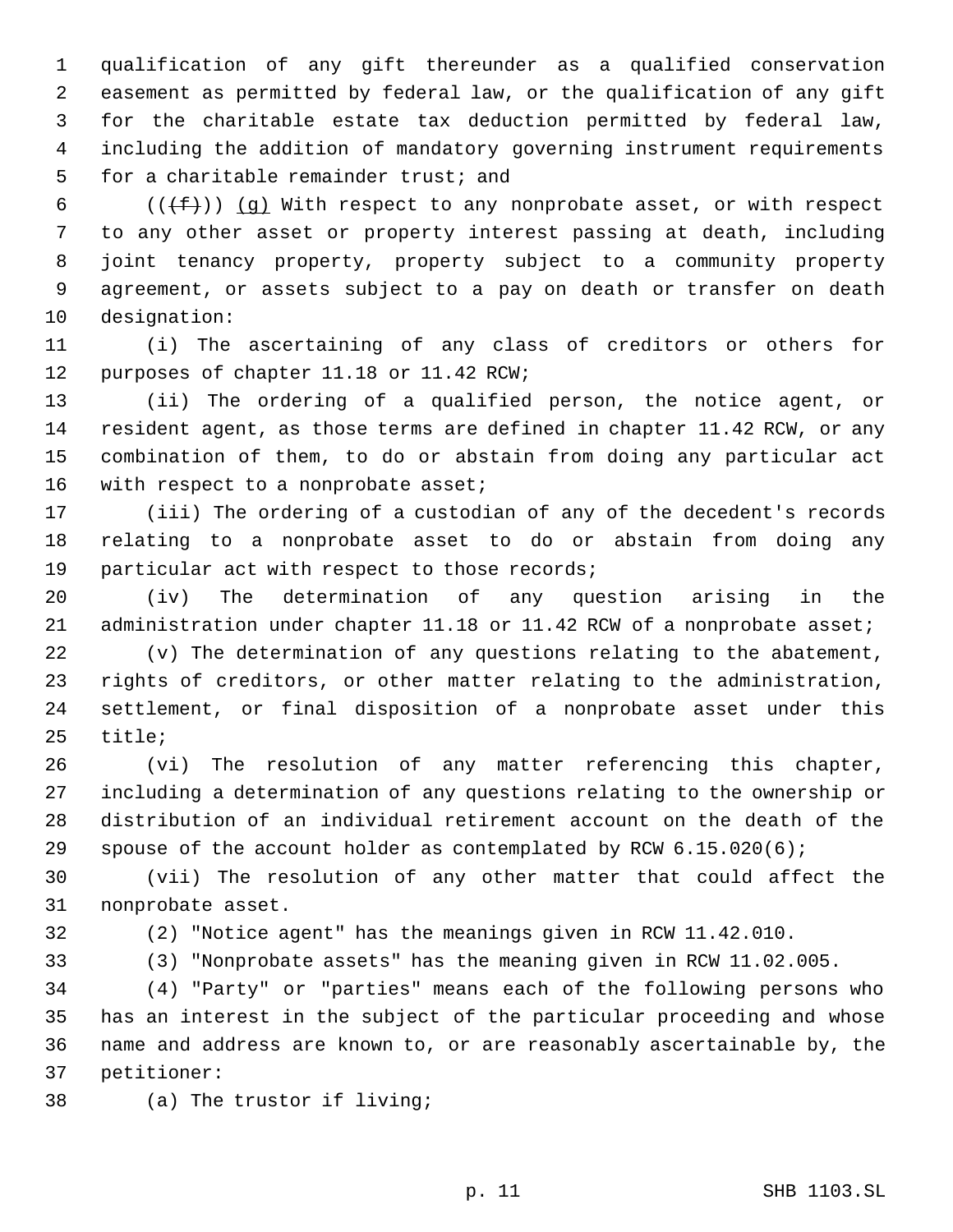- (b) The trustee;
- (c) The personal representative;

(d) An heir;

 (e) A beneficiary, including devisees, legatees, and trust beneficiaries;

 (f) The surviving spouse or surviving domestic partner of a decedent with respect to his or her interest in the decedent's property;

(g) A guardian ad litem;

(h) A creditor;

 (i) Any other person who has an interest in the subject of the particular proceeding;

(j) The attorney general if required under RCW 11.110.120;

 (k) Any duly appointed and acting legal representative of a party such as a guardian, special representative, or attorney-in-fact;

 (l) Where applicable, the virtual representative of any person described in this subsection the giving of notice to whom would meet notice requirements as provided in RCW 11.96A.120;

 (m) Any notice agent, resident agent, or a qualified person, as those terms are defined in chapter 11.42 RCW; and

 (n) The owner or the personal representative of the estate of the deceased owner of the nonprobate asset that is the subject of the particular proceeding, if the subject of the particular proceeding relates to the beneficiary's liability to a decedent's estate or creditors under RCW 11.18.200.

 (5) "Persons interested in the estate or trust" means the trustor, if living, all persons beneficially interested in the estate or trust, persons holding powers over the trust or estate assets, the attorney general in the case of any charitable trust where the attorney general would be a necessary party to judicial proceedings concerning the trust, and any personal representative or trustee of the estate or trust.

 (6) "Principal place of administration of the trust" means the trustee's usual place of business where the day-to-day records pertaining to the trust are kept, or the trustee's residence if the trustee has no such place of business.

(7) The "situs" of a trust means the place where the principal